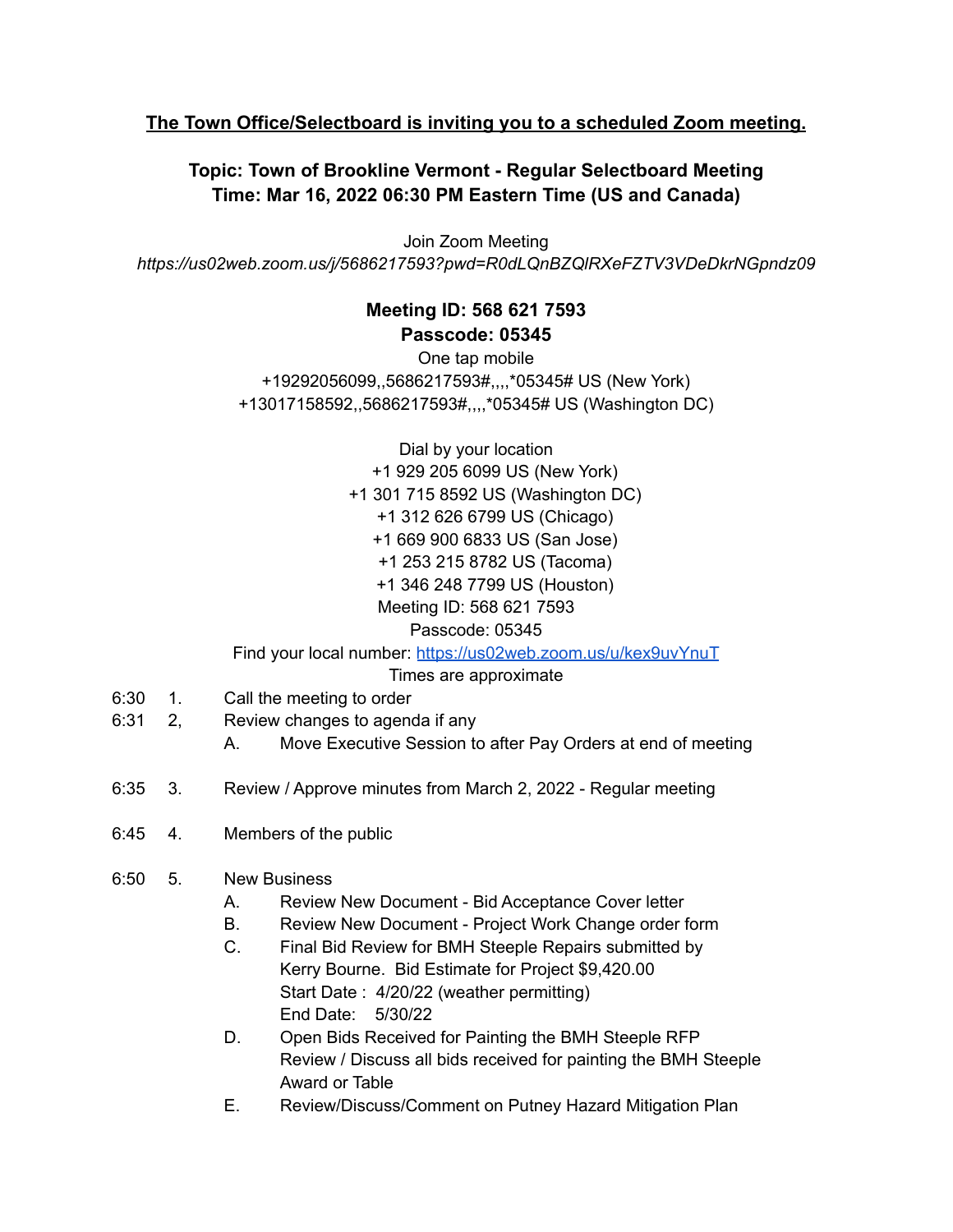- 7:15 6. Reports and Updates
	- A. Road Supervisor Report E. Mark Bills
		- 1. Update on road conditions
		- 2. RFP for FEMA Paving on Putney Road and Grassy Brook Road
		- 3. Summer equipment needs Rental of mower / wheeled excavator for culvert repairs.
		- 4. TBD
	- B. Highway Grants Stan Noga
		- 1. Sand / Salt Shed update if any
		- 2. Grant planning
		- 3. Winter Budget Category for Grants and VTRANS
	- C. Town Clerk Report Guy Tanza
		- 1. Dog license sale update
		- 2. Treasurer Comments Updates
		- 3. TBD
	- D. Selectboard Chair Report Dot Maggio
		- 1. Summary of meeting with Chris Campany on 3/08/22 at TH
		- 2. Community planners to help with residential interest in ARPA
		- 3. ACO Resident called with a stray dog on property. Follow up with Vermont State Police.

Letters sent out to 18 dog owners who did not register in 2021

4. A motion may be made at this time to enter into executive session to discuss amending the town's lease contract with Suzy Coutermarsh DBA Suzy's Little Peanuts - Brookline. Under the provisions of Title 1, Section 212 (a)(1)(A) of the Vermont Statutes.

This executive session may be moved towards the end of t he meeting as an agenda adjustment.

- E. Town Building Commissioner Report Bruce Mello
	- 1. Summary of meeting with Cota & Cota on 3/07/22 to gather information on the current heating system at the daycare.
	- 2. Summary of in person meeting with solar vendor on 3/11/22 to gather information and data at the daycare building.
	- 3. Review and Discuss concerns about mold in the multipurpose room on an outside wall.
	- 4. TBD
- F. Any other reports discussions from selectboard members 1. TBD
- 8:00 7. Old Business
	- A. Appointments Motions will be made for the following positions
		- 1. Road Commissioner : Archie Clark
		- 2. Pound Keeper for Town Windham County Humane Society
		- 3. Windham Solid Waste Management District Daniel Towler